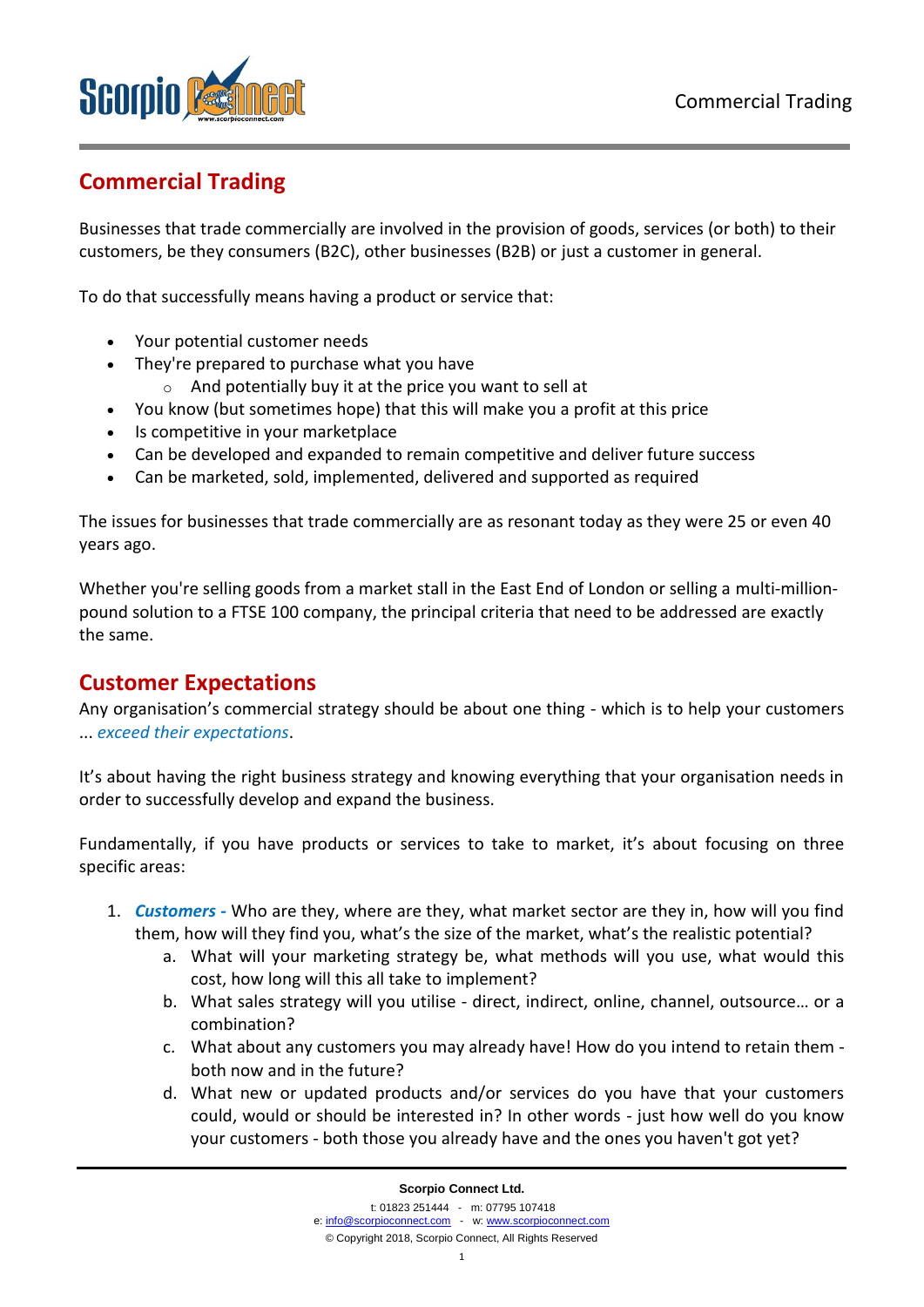

- 2. *Competition -* Who are your likely competitors, where are they, how big are they, what solution do they have, who are their customers, how do they do their marketing & selling, how are you going to compete?
	- a. Are you in a niche market sector that could be better exploited?
	- b. How can you differentiate yourself from the competition?
	- c. What will make you stand out and what are your USP's?
	- d. Are we continually losing out to key competitors and if so, why?
- 3. *Organisation -* What is your infrastructure like... who is going to implement your overall business strategy?
	- a. Do you have the wherewithal internally to achieve your stated goals and objectives?
	- b. Who within your organisation is currently doing all the...
		- i. development, marketing, selling, deployment and implementation
	- c. Is your structure right to allow you to compete effectively, or do you need to look at any sort of re-structure – even if in part?
	- d. Do you have all the right people you need, with the right skill sets, in the right place and at the right time – to undertake your overall business strategy?
	- e. If not, what are you going to do about it?
	- f. Will you need to expand and recruit people, or downsize and lose people?
	- g. Will you need to re-structure any internal teams?
	- h. Will you need to re-locate people?
	- i. What training requirements will you need?
	- j. How are you currently or planning to support your customers?
	- k. Or… are you going to have to work with a third party (who has got the resources / skills / services / time you need)... to help you deliver your strategy and achieve your objectives?
	- l. If you have to make changes how long will this take to put in place?

And it doesn't stop there! The above is just to provide a *'flavour'* of what's ultimately involved in developing a successful business strategy for your organisation.

Any successful strategy entails doing the required 'homework' and is about…

- *Understanding your Market*... the 'key' to knowing your customers, achieving your strategic outcomes and delivering quality services that are customer focused and *'Value for Money'*.
- *Establishing your 'Niche''...* that sets you apart and allows you to develop key differentiators in the marketplace that you can then exploit.
- *Developing your 'Value Proposition'...* the need to clarify what you're bringing to the table and what your solution delivers - the features and benefits, the deliverables, the outcomes, the savings, your skills and expertise, your 'value add' and ultimately… how you can *'Make a Difference'*.

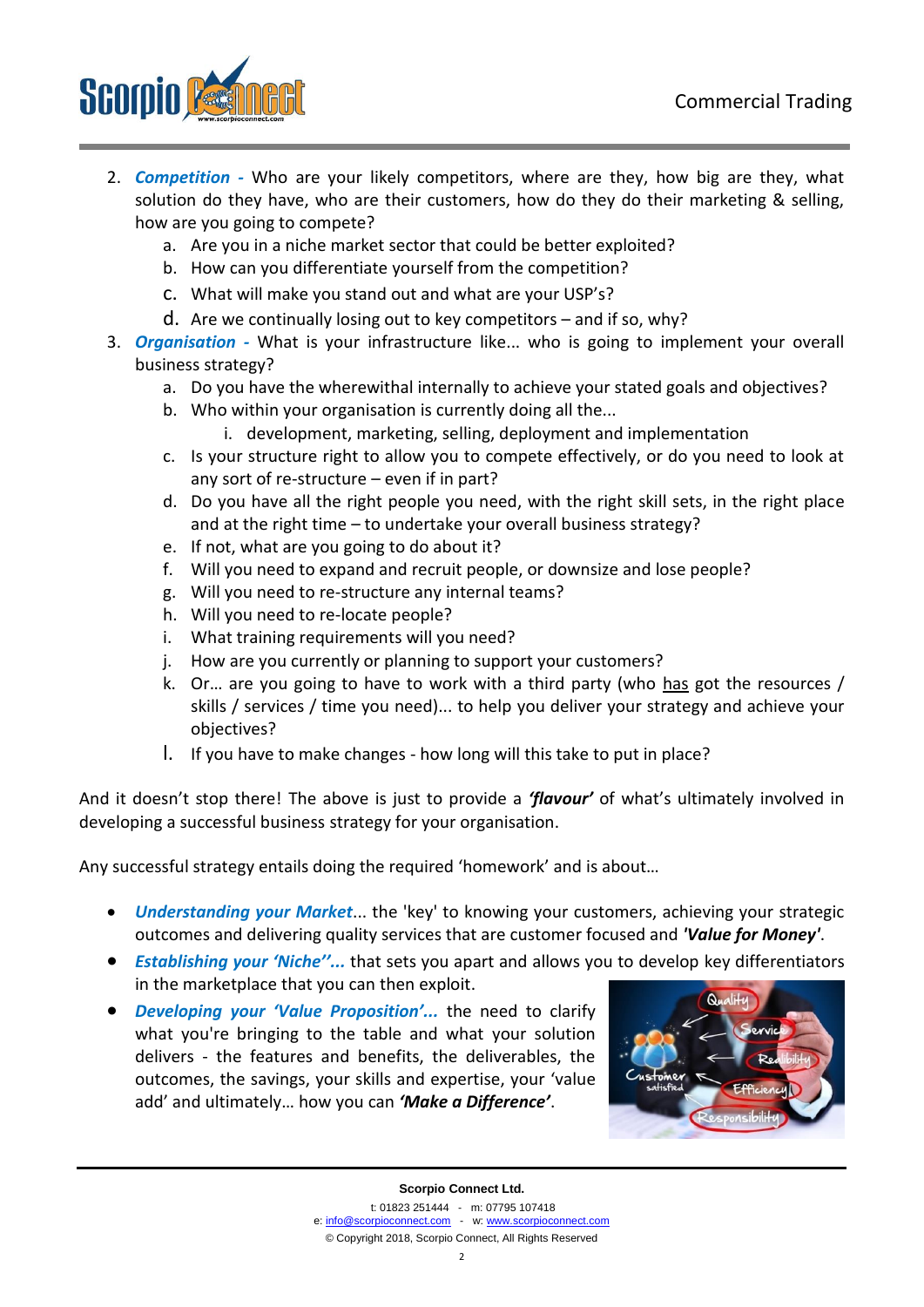

- *Developing your USP's*... essential to retain that competitive advantage, having that 'edge' and staying that one or two steps ahead. If you don't have any... how can you expect to be competitive?
- *Finding new markets, driving down costs and eradicating inefficiencies*... more critical than ever in today's increasingly competitive marketplace.
- *Developing project plans, implementing programme and 'change' strategies and keeping everything 'on track'*... essential to achieving your business goals - and within the timescales you have set yourself.

To be successful means ensuring that you have done all your research and due-diligence across your projected marketplace, your likely competitors and (least but not least) your own company.

Any strategy has to start with your own organisation actually realising the issues that you face  $$ before then assessing whether you are then in a position to tackle and resolve them.

- Do you have the wherewithal internally to achieve your ultimate goals and objectives?
- Do you need a complete re-organisation internally, or perhaps just a part re-structure?
- Have you allowed yourself enough time for this?
- Do you have the right resources, with the right skills, to undertake this?

These are all fundamental questions that you need to ask yourself as part of the overall preparation if you are to truly succeed.

# **Market Potential**

# **The overall success of any commercial business strategy entails reviewing the realistic market potential for that business.**



And the following (in no particular order of importance) are critical to achieving that success: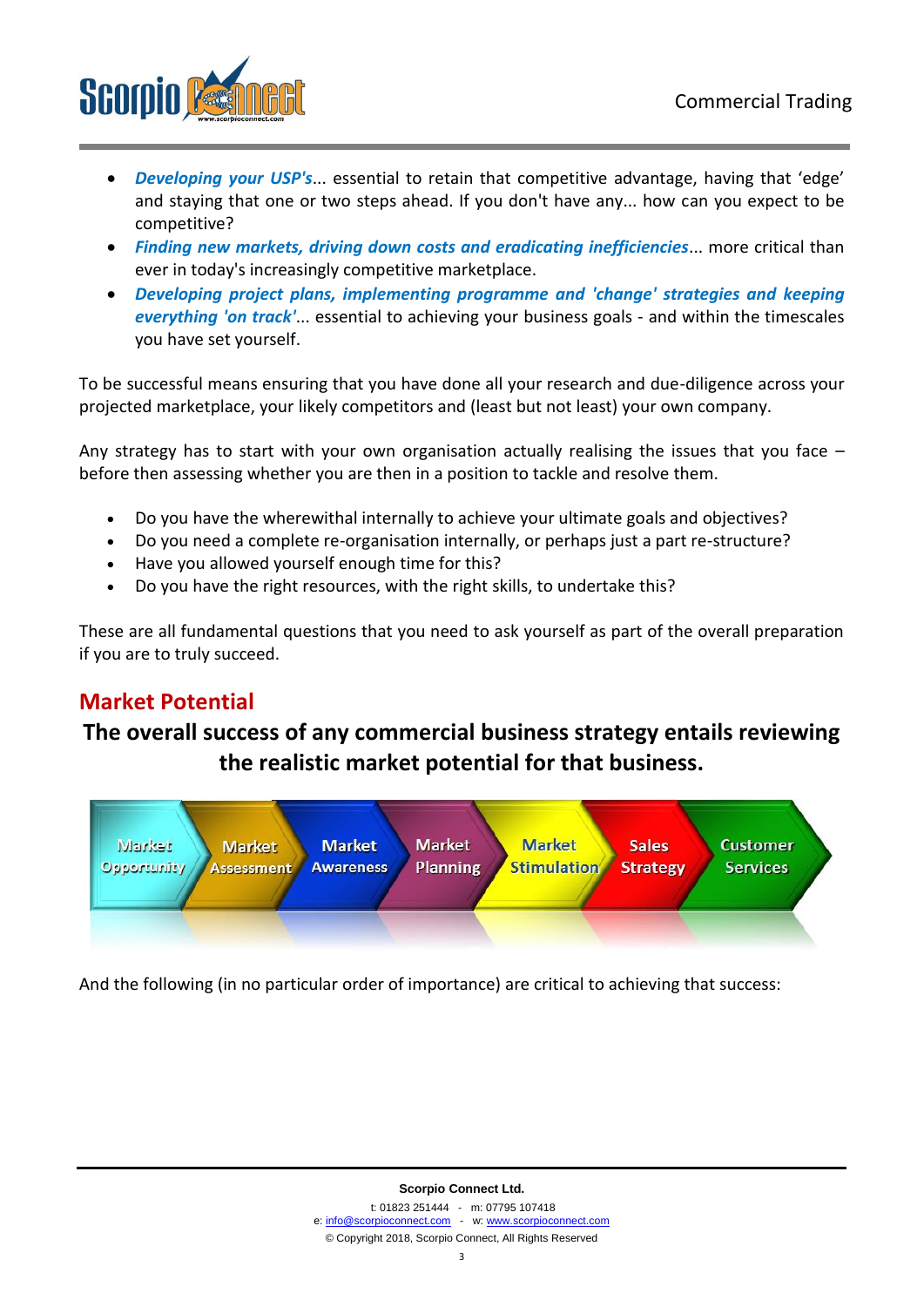

### **Market**

- Do you know and understand your market?
- Where / what is it?
- Is there realistic and viable business in this marketplace for your products / solutions / services?
- What's the likely overall potential of your market?
- What are the future trends in this market?
- What solutions are really required in this market?
- What competition is there?
- What are the barriers to entry?
- What are the risks?

#### **Products / Solutions / Services**

- Do you have the right ones to satisfy your market?
	- o How do you know?
	- o What research / analysis have you done?
- How are you going to develop / source these?
- How are you going to support these?
- What will make you competitive?
- Are you supplying to a niche market?
- What are your USP's?
- What is going to differentiate you from the competition?

#### **Competition**

- Do you know who your competitors really are?
- What level of competitive analysis have you done?
- What do they have that you don't?
- What do you have that they don't?
- How are you going to compete and stay competitive?
- Can you compete on all levels?
- How much is this going to cost?

#### **Customers**

- What's your target audience?
	- o Who are they?
	- o Where are they?
	- o What do they want / what are they looking for… and when?
- How are you going to find them? How can they find you?
- How are you going to convince them that what you have to offer is the best and they should buy from you?
- Why should they buy something from you rather than one of your competitors?
- Do you have the right products / services / solutions that meet the needs of your customers?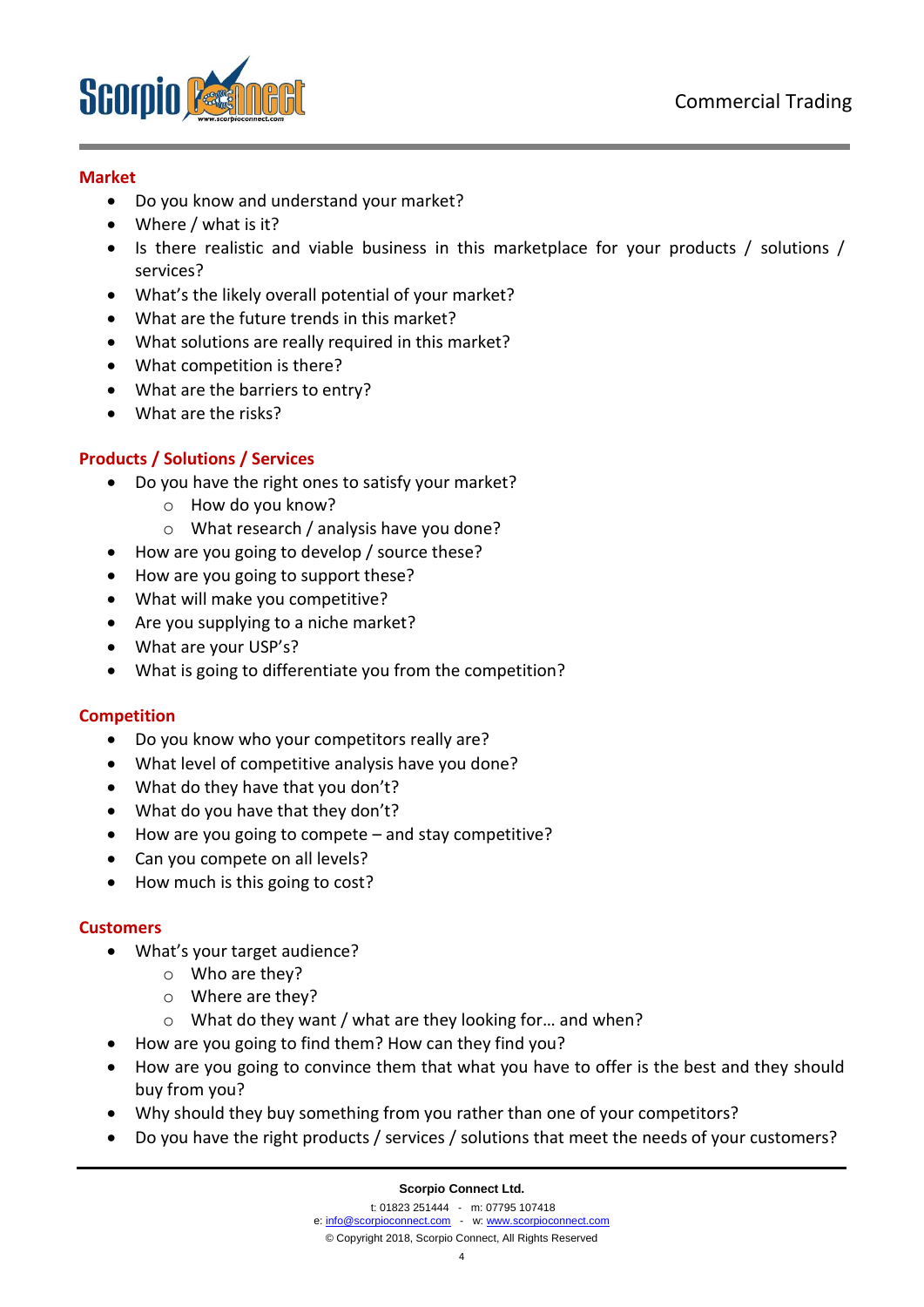

• How do you plan to retain your customer base whilst also winning new business?

### **Costs Vs Pricing**

- What is your pricing model?
- What is it going to cost you to procure, develop, market, sell, deliver and support your product / service / solution?
- What is your overall cost of sale?
- What is your Gross Margin / Profit % and value?
- What level of profitability are you looking for?
- What sales price will you set to achieve this?
- Is this realistic and attainable?
- Is it competitive?

## **Marketing / Advertising**

- How do you intend to market your business?
- How will you measure what is successful and what is not?
- Do you have the right resources to deliver this and achieve the right return for your costs?
- Have you a definitive budget for all marketing activities?
- How has this been calculated?
- Is this regularly reviewed?

#### **Sales**

- How do you approach sales?
- Direct / Indirect / Telesales / Cold Calling / Internet / Other?
- Right place / right time etc?
- Do you have resources with the right skill sets?
- How will you achieve success?
- What is going to be your sales approach?
- How will you manage your sales approach?
- How will you conduct your sales account planning to ensure you maximise the return on your approach, your efforts, your time and most importantly, your costs?

#### **Resources**

- How is your organisation structured?
- Do you have the right resources with the right skill sets to plan, develop, market, sell, deliver, implement and support your products / services / solutions?
- Do you have the right resources in the right places?
- If you feel you do have the right resources what training will they require?
- Remember the old mantra…
	- o *"What will happen if we train our staff and then they leave?"*
	- o *"What will happen if we don't train our staff, and they stay?"*
- If you don't have the right resources, where is the issue?